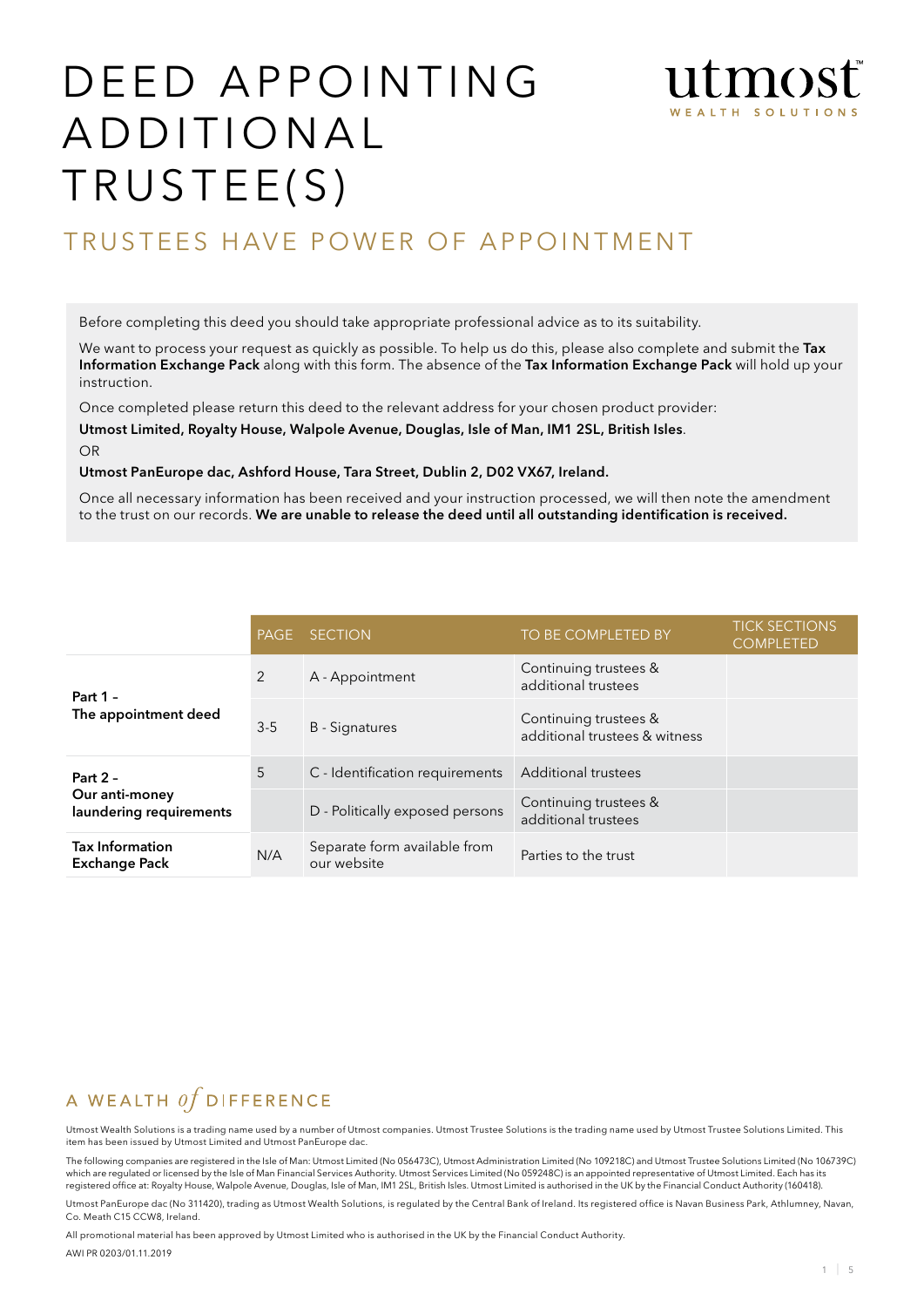## I m p o r ta n t i n f o r m at i o n

This draft deed is provided for the consideration of the parties and their legal advisers only. We have taken every care in preparing it, but cannot take any responsibility for the legal/taxation consequences of using it. Therefore we strongly advise you to consult your own legal advisers and seek taxation advice in your country(ies) of domicile and/or residence.

This deed should be completed when the continuing trustee(s), in accordance with the terms of the Trust, has the power to appoint and remove trustees.

Please complete in blue or black ink and BLOCK CAPITALS and if you make a mistake, please cross it out, put in the correct word(s) and sign your initials next to the correction. Please do not use correction fluid.

Please also ensure the full addresses of the additional trustees are provided.

#### HOW WE USE YOUR INFORMATION

Details about how we use your information, your rights over this information and how you can exercise your rights can be found in the applicable Privacy Notice (Isle of Man)/Privacy Statement (Ireland). We publish our Privacy Notice (Isle of Man)/Privacy Statement (Ireland) on our website at www.utmostwealth.com or you can ring us on +44 (0)1624 643 345 and request a copy. All persons whose details are collected in this form should read the Privacy Notice/Privacy Statement to understand how the data provided about them will be used.

## PART 1 – THE APPOINTMENT DEED

| APPOINTMENT<br>$\overline{A}$  |                                                            |                            |   |
|--------------------------------|------------------------------------------------------------|----------------------------|---|
| This deed is made on           | d<br>d<br>m<br>m<br>y<br>У<br>У                            | Please leave<br>date blank | Q |
| <b>Between</b>                 |                                                            |                            |   |
| Name                           |                                                            |                            |   |
| Address                        |                                                            |                            |   |
| Postcode                       | $\overline{\phantom{m}}$                                   |                            |   |
|                                | (hereinafter called 'the continuing trustee(s)')           |                            |   |
| of the one part and            | <b>Additional Trustee 1</b><br><b>Additional Trustee 2</b> |                            |   |
| Title (Mr, Mrs, Miss or Other) |                                                            |                            |   |
| Name                           |                                                            |                            |   |
| Address                        |                                                            |                            |   |
|                                |                                                            |                            |   |
| Postcode                       | $\qquad \qquad -$<br>$\qquad \qquad -$                     |                            |   |
| Contact telephone number       |                                                            |                            |   |
| Email address                  |                                                            |                            |   |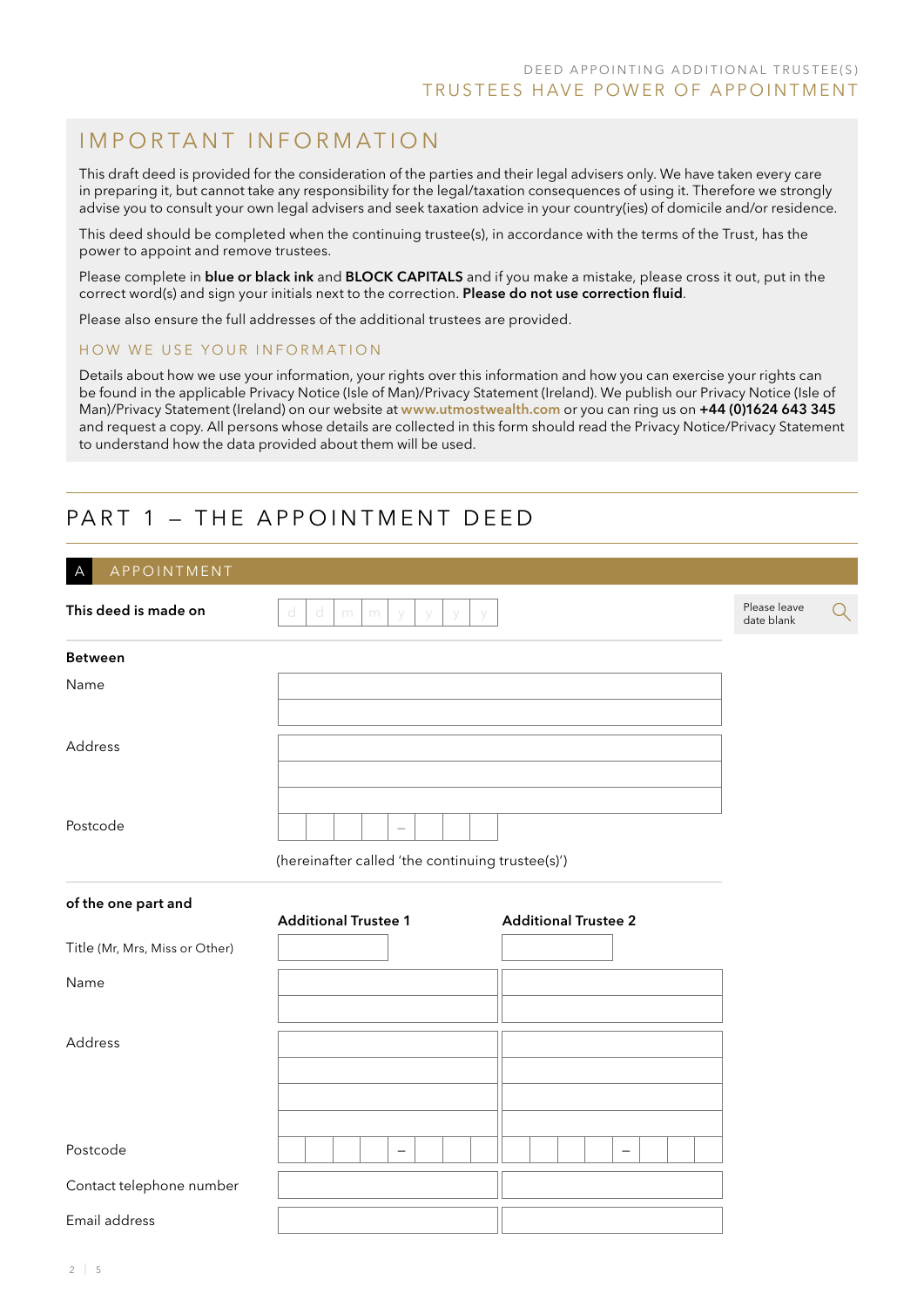#### D E ED A P POINTING ADDITIONAL TRUSTEE(S) TRUSTEES HAVE POWER OF APPOINTMENT

|                                                                                                    | <b>Additional Trustee 2</b><br><b>Additional Trustee 1</b>                                                                                                                                                                                                                                                                                                                                                                                                                                                                                                                                                                                                                                                                                                                                                                                               |                                                                                                                         |
|----------------------------------------------------------------------------------------------------|----------------------------------------------------------------------------------------------------------------------------------------------------------------------------------------------------------------------------------------------------------------------------------------------------------------------------------------------------------------------------------------------------------------------------------------------------------------------------------------------------------------------------------------------------------------------------------------------------------------------------------------------------------------------------------------------------------------------------------------------------------------------------------------------------------------------------------------------------------|-------------------------------------------------------------------------------------------------------------------------|
| Date of birth                                                                                      | m<br>m<br>m<br>m                                                                                                                                                                                                                                                                                                                                                                                                                                                                                                                                                                                                                                                                                                                                                                                                                                         |                                                                                                                         |
| Nationality                                                                                        |                                                                                                                                                                                                                                                                                                                                                                                                                                                                                                                                                                                                                                                                                                                                                                                                                                                          | If individual                                                                                                           |
| Country of birth                                                                                   |                                                                                                                                                                                                                                                                                                                                                                                                                                                                                                                                                                                                                                                                                                                                                                                                                                                          | If individual                                                                                                           |
|                                                                                                    | (hereinafter called 'the additional trustee(s)')                                                                                                                                                                                                                                                                                                                                                                                                                                                                                                                                                                                                                                                                                                                                                                                                         |                                                                                                                         |
| of the second part                                                                                 |                                                                                                                                                                                                                                                                                                                                                                                                                                                                                                                                                                                                                                                                                                                                                                                                                                                          |                                                                                                                         |
| whereas by a declaration of<br>trust dated                                                         | d<br>d<br>m<br>m                                                                                                                                                                                                                                                                                                                                                                                                                                                                                                                                                                                                                                                                                                                                                                                                                                         |                                                                                                                         |
| in respect of policy(ies)<br>numbered                                                              |                                                                                                                                                                                                                                                                                                                                                                                                                                                                                                                                                                                                                                                                                                                                                                                                                                                          |                                                                                                                         |
|                                                                                                    | effected by the Settlor(s)                                                                                                                                                                                                                                                                                                                                                                                                                                                                                                                                                                                                                                                                                                                                                                                                                               |                                                                                                                         |
| and by the further effect of<br>a deed of appointment of<br>additional trustees dated              | d<br>d<br>m<br>m<br>V                                                                                                                                                                                                                                                                                                                                                                                                                                                                                                                                                                                                                                                                                                                                                                                                                                    | Only relevant<br>where previous<br>appointment<br>of trustee(s) by<br>separate deed.<br>Please ignore if<br>irrelevant. |
|                                                                                                    | the policy(ies) and the full benefits and all monies which may become payable thereunder and the<br>proceeds of any dealings with the policy(ies) are held by the continuing trustee(s) upon Trusts subject<br>to the terms, powers and provisions set out in the said Declaration of Trust.<br>And whereas the continuing trustee(s) wish(es) to appoint the additional trustee(s) to be trustee(s) of<br>the Trusts of the said policy(ies) to act jointly with the continuing trustee(s). Now This Appointment<br>Witnesseth that the continuing trustee(s) in exercise of the statutory power for this purpose and of<br>every (if any) other power so enabling <b>hereby appoint(s)</b> the additional trustee(s) to be trustee(s) of<br>the said policy(ies) and to act jointly with the continuing trustee(s) for all the purposes of the Trusts. |                                                                                                                         |
| SIGNATURES<br>B                                                                                    |                                                                                                                                                                                                                                                                                                                                                                                                                                                                                                                                                                                                                                                                                                                                                                                                                                                          |                                                                                                                         |
|                                                                                                    | The parties have executed this document as a deed on the first date stated above.                                                                                                                                                                                                                                                                                                                                                                                                                                                                                                                                                                                                                                                                                                                                                                        |                                                                                                                         |
|                                                                                                    | Please ensure that all signatures are witnessed by an independent person.                                                                                                                                                                                                                                                                                                                                                                                                                                                                                                                                                                                                                                                                                                                                                                                |                                                                                                                         |
| Signed and delivered<br>as by the said<br>(Full name of continuing<br>trustee)<br><b>SIGNATURE</b> | <b>Continuing Trustee 1</b>                                                                                                                                                                                                                                                                                                                                                                                                                                                                                                                                                                                                                                                                                                                                                                                                                              | <b>SIGNATURE</b>                                                                                                        |
| In the presence of<br>(Full name of witness)                                                       |                                                                                                                                                                                                                                                                                                                                                                                                                                                                                                                                                                                                                                                                                                                                                                                                                                                          |                                                                                                                         |
| <b>SIGNATURE</b><br>of independent<br>witness                                                      |                                                                                                                                                                                                                                                                                                                                                                                                                                                                                                                                                                                                                                                                                                                                                                                                                                                          | <b>SIGNATURE</b>                                                                                                        |
| Permanent residential<br>address of witness                                                        |                                                                                                                                                                                                                                                                                                                                                                                                                                                                                                                                                                                                                                                                                                                                                                                                                                                          |                                                                                                                         |

Postcode —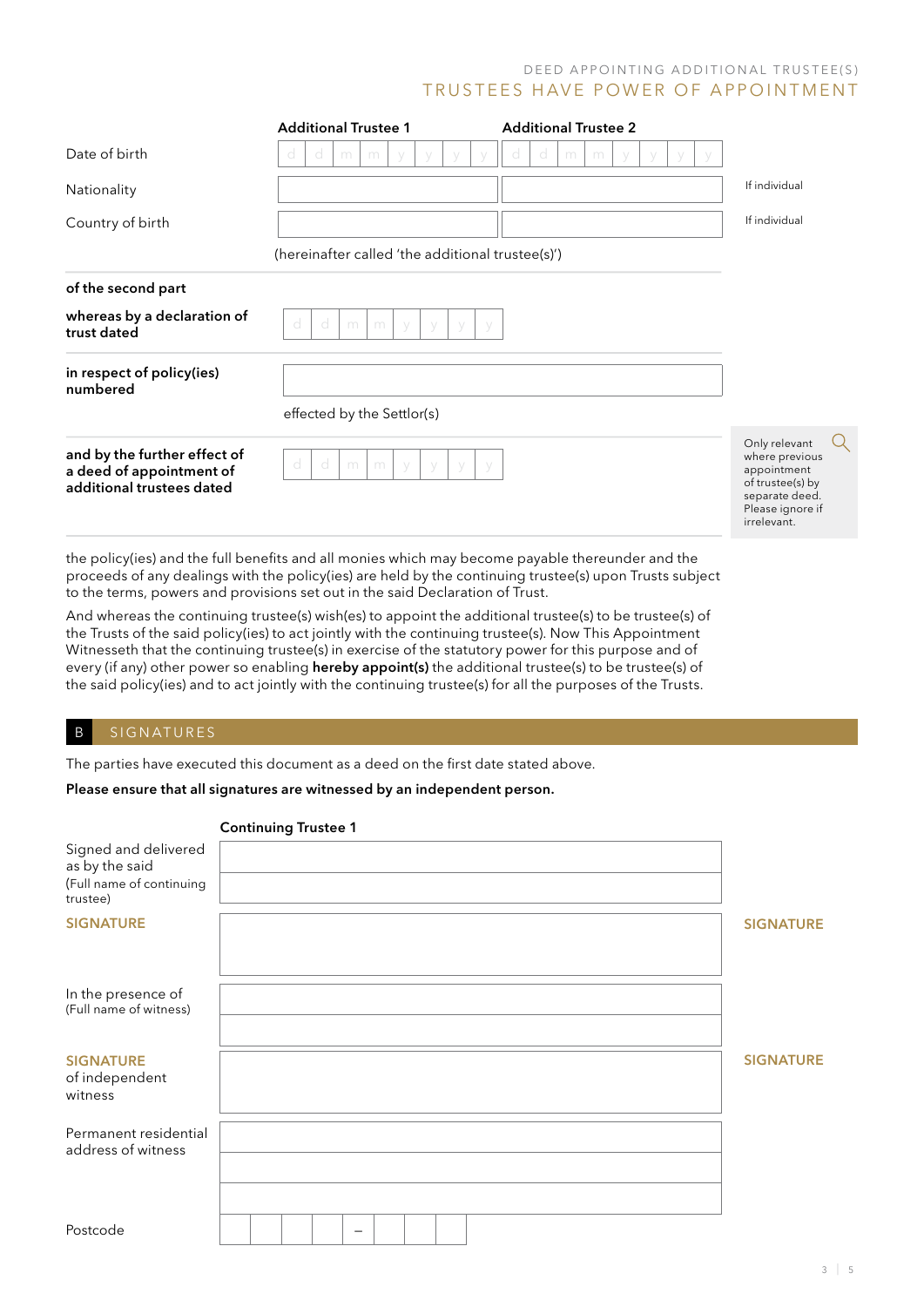#### D E ED A P P O IN TING ADD ITIONAL TRUSTEE(S) TRUSTEES HAVE POWER OF APPOINTMENT

|                                                                                | <b>Continuing Trustee 2</b>                                                            |                  |
|--------------------------------------------------------------------------------|----------------------------------------------------------------------------------------|------------------|
| Signed and delivered<br>as by the said<br>(Full name of continuing<br>trustee) |                                                                                        |                  |
| <b>SIGNATURE</b>                                                               |                                                                                        | <b>SIGNATURE</b> |
| In the presence of<br>(Full name of witness)                                   |                                                                                        |                  |
| <b>SIGNATURE</b><br>of independent<br>witness                                  |                                                                                        | <b>SIGNATURE</b> |
| Permanent residential<br>address of witness                                    |                                                                                        |                  |
| Postcode                                                                       | $\overline{\phantom{m}}$                                                               |                  |
|                                                                                | <b>Additional Trustee 1</b>                                                            |                  |
| Signed and delivered<br>as by the said<br>(Full name of additional<br>trustee) |                                                                                        |                  |
| <b>SIGNATURE</b>                                                               |                                                                                        | <b>SIGNATURE</b> |
| In the presence of<br>(Full name of witness)                                   |                                                                                        |                  |
| <b>SIGNATURE</b><br>of independent<br>witness                                  |                                                                                        | <b>SIGNATURE</b> |
| Permanent residential<br>address of witness                                    |                                                                                        |                  |
| Postcode                                                                       | $\qquad \qquad -$                                                                      |                  |
| Q                                                                              | If additional signature boxes are required, please photocopy this section and securely |                  |

attach the additional pages to this form.